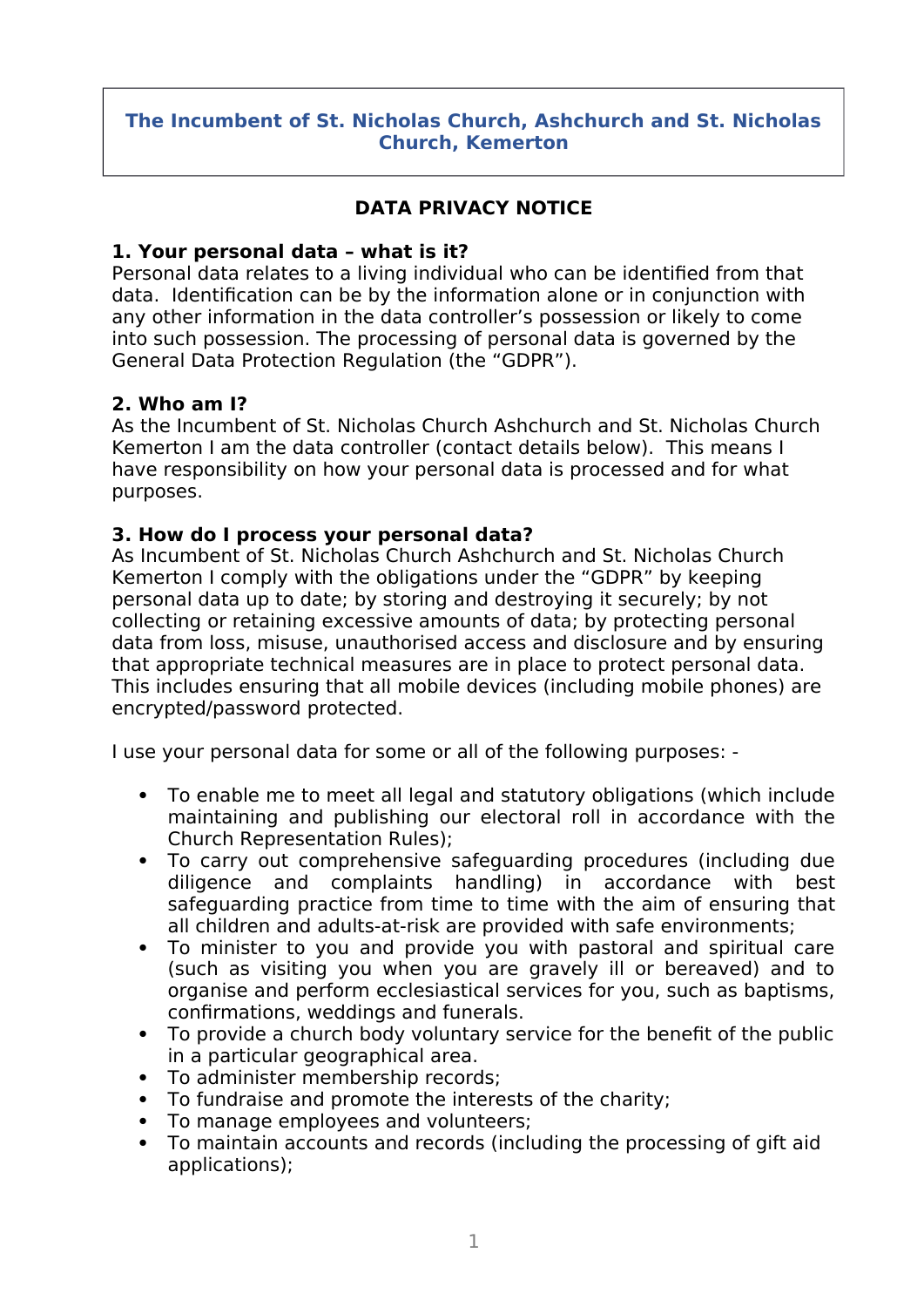- To inform you of news, events, activities and services running at St. Nicholas Church Ashchurch/St. Nicholas Church Kemerton
- To process a donation that you have made (including Gift Aid information);
- To seek your views or comments;
- To notify you of changes to our services, events and role holders;
- To send you communications which you have requested and that may be of interest to you. These may include information about campaigns, appeals and other fundraising activities;
- To process a grant or application for a role;

I may collect personal data in some or all of the following ways:-

- Names, titles, and aliases, photographs;
- Contact details such as telephone numbers, addresses, and email addresses;
- Where they are relevant to our mission, or where you provide them, I may process demographic information such as gender, age, date of birth, marital status, nationality, education/work histories, academic/professional qualifcations, hobbies, family composition, and dependants;
- Where you make donations or pay for activities such as use of a church hall/other premises fnancial identifers such as bank account numbers, payment card numbers, payment/transaction identifers, policy numbers, and claim numbers.

The data I process is likely to constitute sensitive personal data because, as an Incumbent of the church, the fact that I process your data at all may be suggestive of your religious beliefs. Where you provide this information, I may also process other categories of sensitive personal data: racial or ethnic origin. And, where this is relevant, mental and physical health, details of injuries, medication/treatment received, and criminal records, fnes and other similar judicial records.

### **4. What is the legal basis for processing your personal data?**

- Most of my data is processed because it is necessary for the legitimate interests of the church or the legitimate interests of a third party (such as another organisation in the Church of England). One example of this would be safeguarding work in order to protect children and adults-at-risk. Another example is that of displaying personal data on church rota lists such as the tea & cofee rota. I will always take into account your interests, rights and freedoms.
- Some processing is necessary for compliance with a legal obligation. For example, I am required by the Church Representation Rules to administer and publish the electoral roll, and under Canon Law to announce forthcoming weddings by means of the publication of banns.
- I will seek explicit consent to keep you informed about news, events, activities and services and keep you informed about local church and other diocesan events.
- I may also process data if it is necessary for the performance of a contract with you, or to take steps to enter into a contract. An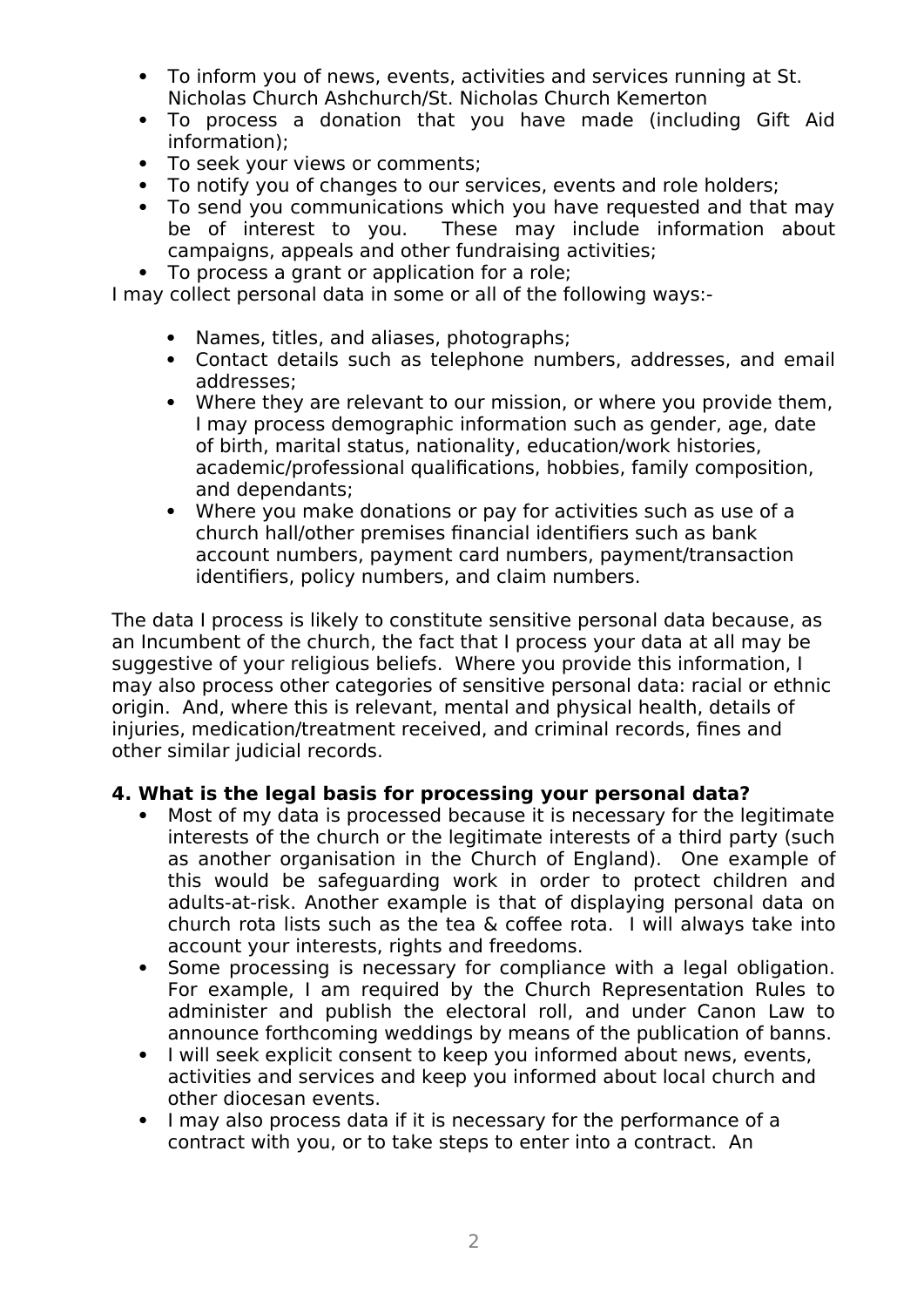example of this would be processing your data in connection with the hire of church facilities.

- Processing is necessary for carrying out legal obligations in relation to Gift Aid or under employment, social security or social protection law, HMRC and other statutory requirements.
- Religious organisations are also permitted to process information about your religious beliefs to administer membership or contact details.
- Where your information is used other than in accordance with one of these legal bases, I will frst obtain your consent to that use.

# **5. Sharing your personal data**

Your personal data will be treated as strictly confdential. It will only be shared with third parties where it is necessary for the performance of our tasks, where you frst give me your prior consent, or in respect of a legal/statutory obligation. It is likely that I will need to share your data with some or all of the following (but only where necessary):

- The appropriate bodies of the Church of England including the other data controllers.
- Other clergy or lay persons nominated or licensed by the bishops of the diocese to support the mission of the Church in our parish. For example, clergy are supported by our area dean and archdeacon, who may provide confdential mentoring and pastoral support. Assistant or temporary ministers, including curates, deacons, licensed lay ministers, commissioned lay ministers or persons with Bishop's Permissions may participate in the church's mission in support of our regular clergy.
- Other persons or organisations operating within the diocese as appropriate.
- On occasion, with other diocesan clergy where we are carrying out joint events or activities
- External statutory bodies (police, social care etc.) where this is legally required.
- In the event of employee related tasks including payroll and pension provisions.

## **6. How long do I keep your personal data[1](#page-2-0)?**

I keep data in accordance with the guidance set out in the guide "Keep or Bin: Care of Your Parish Records" which is available from the Church of England website. $1$ 

Specifcally, I retain electoral roll data; gift aid declarations and associated paperwork for six years after the calendar year to which they relate; and signed PCC minutes and parish registers (baptisms, marriages, funerals) permanently.

# **7. Your rights and your personal data**

<span id="page-2-0"></span>1Details about retention periods can currently be found in the Record Management Guides located on the Church of England website at: [www.churchofengland.org/more/libraries-and-archives/records-management-guides](http://www.churchofengland.org/more/libraries-and-archives/records-management-guides)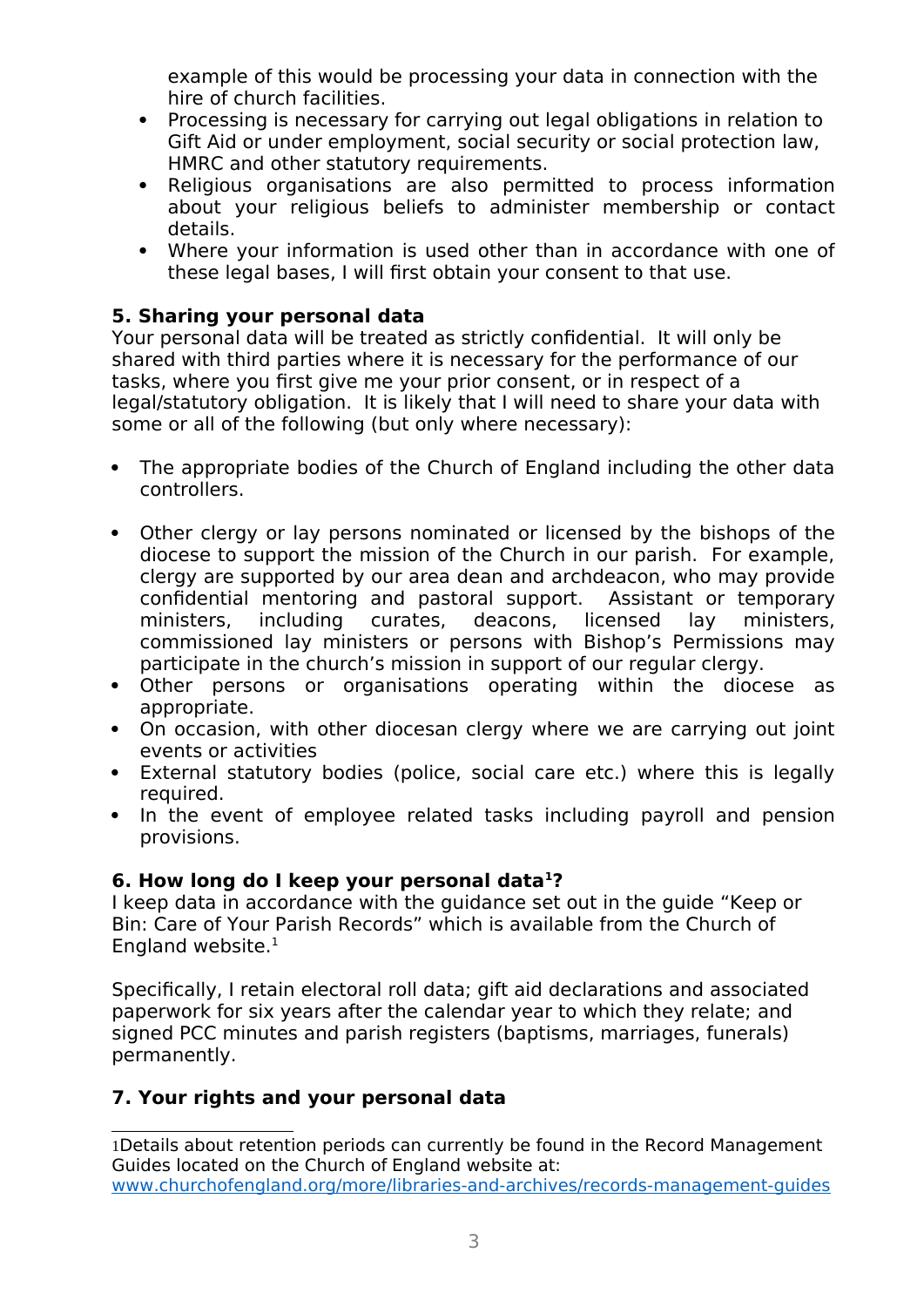Unless subject to an exemption under the GDPR, you have the following rights with respect to your personal data: -

- The right to request a copy of your personal data which I hold about you;
- The right to request that I correct any personal data if it is found to be inaccurate or out of date;
- The right to request your personal data is erased where it is no longer necessary for me to retain such data;
- The right to withdraw your consent to the processing at any time
- The right to request that I (the data controller) provide you, (the data subject) with your personal data and where possible, transmit that data directly to another data controller, (known as the right to data portability), (where applicable). [Only applies where the processing is based on consent or is necessary for the performance of a contract with the data subject and in either case the data controller processes the data by automated means].
- The right, where there is a dispute in relation to the accuracy or processing of your personal data, to request a restriction is placed on further processing;
- The right to object to the processing of personal data, (where applicable)
	- o This right only applies where processing is based on legitimate interests (or the performance of a task in the public interest/exercise of official authority; direct marketing and processing for the purposes of scientifc/historical research and statistics).
- The right to lodge a complaint with the Information Commissioners Office.

# **8. Further processing**

If I wish to use your personal data for a new purpose, not covered by this Data Protection Privacy Notice, then I will provide you with a new notice explaining this new use prior to commencing the processing and setting out the relevant purposes and processing conditions. Where and whenever necessary, I will seek your prior consent to the new processing.

## **9. Marketing permissions and seeking consent**

While there may be an expectation that people involved in the life of the diocese would expect to receive information from the PCC through email, post, etc.; I am required through data regulations to ensure that I ask for your permission to do so in certain circumstances; and to ensure that it makes you aware of your rights in doing so.

# **Email and text**

 $\triangleright$  I will ask for your permission to contact you in this way.

## **Postal marketing;**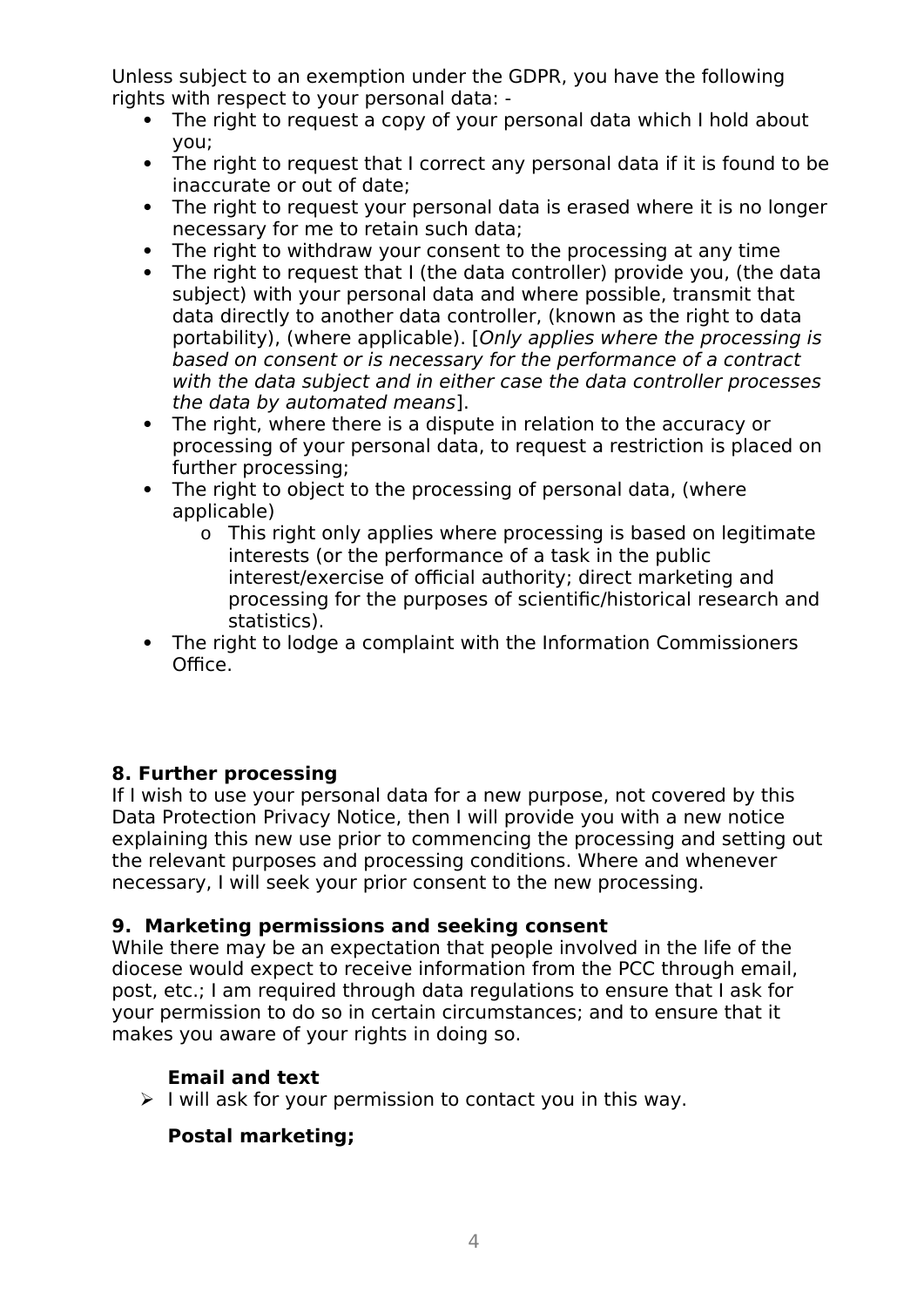$\triangleright$  From time to time I may send you information about the diocese and its work unless you have told me you would prefer not to receive this information by post.

### **Bulletins and newsletters**

 $\triangleright$  In the main I will require individuals to personally opt in and out of electronically sent information such as church newsletters. This ensures that individuals are able to manage the information they wish to receive.

# **10. Changes to this Privacy Notice**

I will review this Privacy Notice regularly and may update it at any time - for example in the event of legal changes, to improve how I manage data, where an issue or concern has come to light that needs appropriate response. If there are any signifcant changes in the way I process your personal information I will provide a prominent notice on our website or send you a notifcation.

## **11. Transfer of Data Abroad**

Any electronic personal data transferred to countries or territories outside the EU will only be placed on systems complying with measures giving equivalent protection of personal rights either through international agreements or contracts approved by the European Union. Our website is also accessible from overseas so on occasion some personal data (for example in a newsletter or photographs) may be accessed from overseas.

## **12. Contact Details**

To exercise all relevant rights, queries or complaints please in the frst instance contact:

Revd Suzanne Grindrod, Priest-in-Charge of the Benefce of Ashchurch and Kemerton, The Rectory, Ashchurch Road, Tewkesbury GL20 8JZ You can contact the Information Commissioners Office on 0303 123 1113 or via email<https://ico.org.uk/global/contact-us/email/>or at the Information Commissioner's Office, Wycliffe House, Water Lane, Wilmslow, Cheshire. SK9 5AF.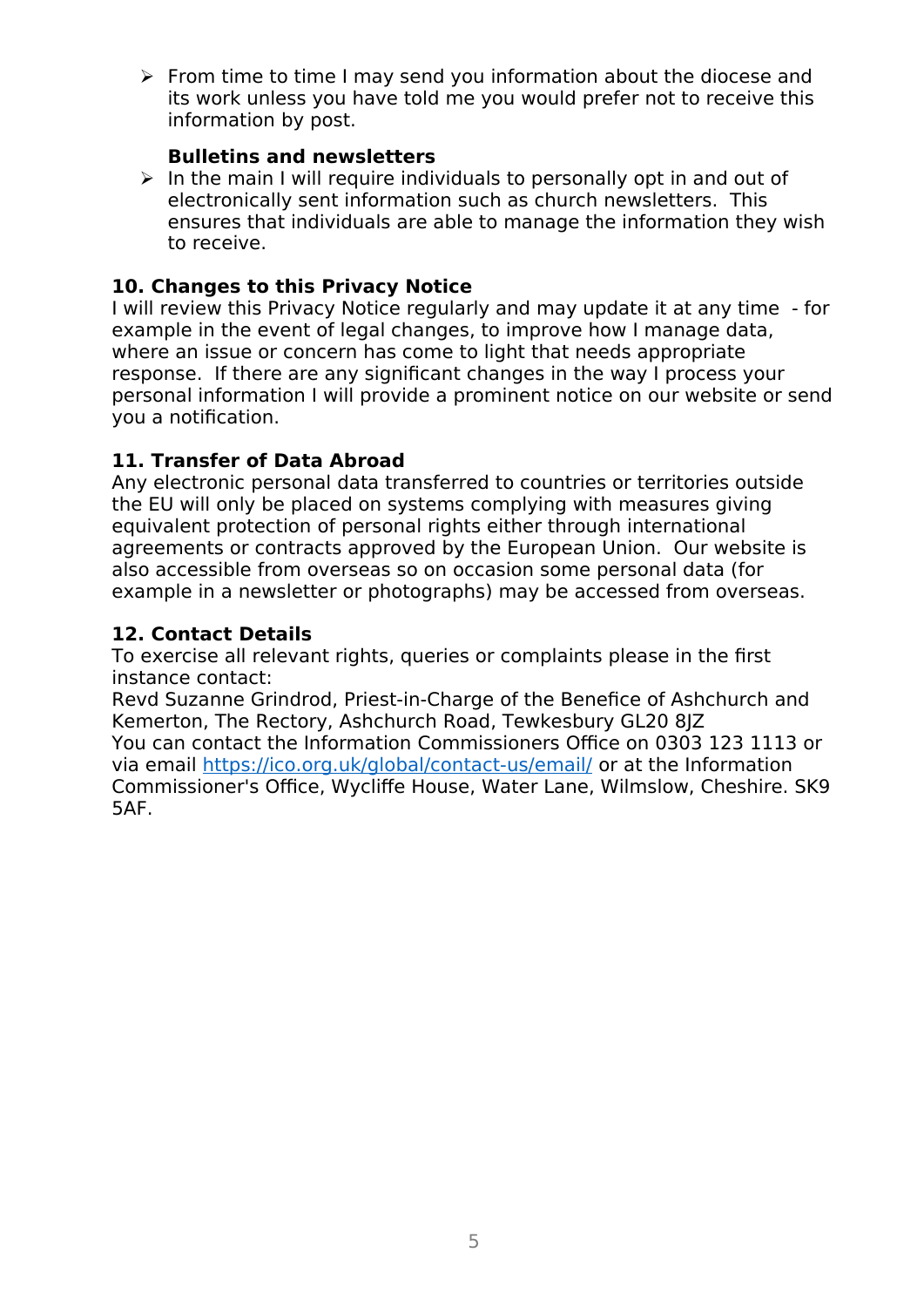## **Those with whom I am in regular contact:**

**Data Controllers:** The Bishop's Office. The Gloucester Diocesan Board of Finance, other PCCs, Incumbents and clergy.

**Clergy;** stipendiary clergy, non-stipendiary clergy, retired clergy with the Bishop's Permission to Officiate and chaplains.

**Other ministers:** Pioneers and other ministers, locally licensed lay people.

**Church Officers;** churchwardens, PCC secretaries, treasurers, safeguarding parish representatives/nominated people; church administrators; visiting team and pastoral assistant.

#### **Other church people**; Members of PCCs

**Synodical arrangements;** Deanery officers and representatives, Bishop's Council, Diocesan Synod and General Synod representatives.

#### **Electoral Roll members**

**Individuals and families** involved in the life of the church through baptisms, funerals, weddings, house groups; and through other pastoral needs.

**Committees/Groups/Boards:** PCC and other parish working groups and committees including: e.g. fabric, stewardship, events and social committee, fower arrangers, Open the Book team, Kidzway, choir, Mothers' Union, Tewkesbury Churches Together, Little Fishes, craft group, individuals whose names appear on rotas, bell ringers and hand bell ringers.

**Professionals, professional bodies/organisations and contractors –**  relating to those who supply the church through contracts for goods and services; individuals in their professional capacity.

**LIFE vision priority interest groups**; those who have consented to be part of a range of working or interest groups.